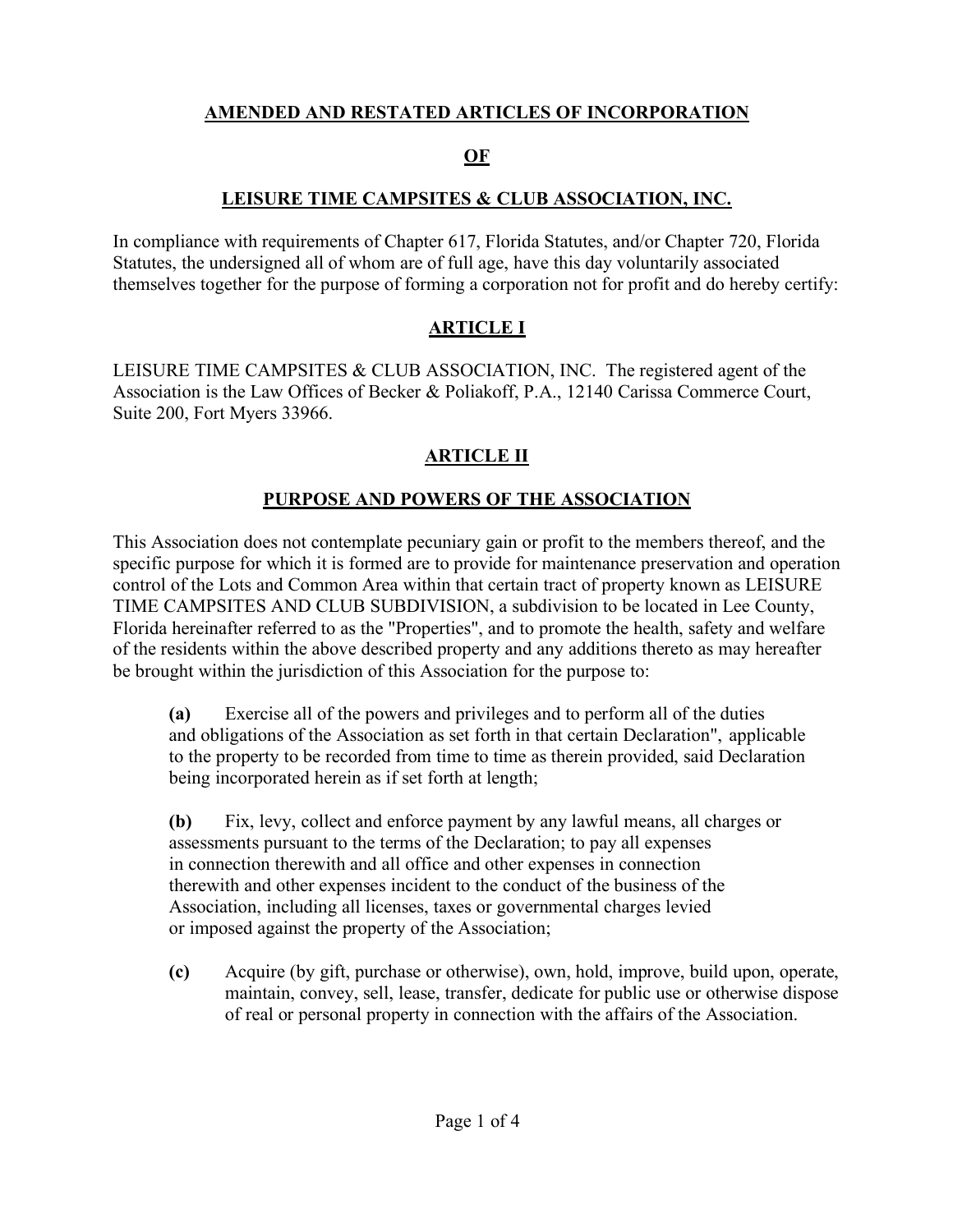Providing, however, to sell, rent, lease, convey, dedicate or transfer all of any part of the Common Area or real property to any public agency, authority, utility, or private entity for such purposes and subject to such conditions as may be agreed upon by the members.

No such disposition of the conditions, required above, can be effective unless approved by two-thirds (2/3) of the voting interests, present in person or by proxy, and voting at any meeting of the membership at which a quorum is present.

- **(d)** Borrow money, and with the assent of two-thirds (2/3) of the voting interests present, in person or by proxy and voting, at any meeting of the membership at which a quorum is present, mortgage, pledge, deed in trust, or hypothecate any of all of its real or personal property as security for money borrowed or debts incurred.
- **(e)** Have and to exercise any and all powers, rights and privileges which a corporation organized under the Not for Profit Corporation Law of the State of Florida by law may now or hereafter have or exercise.

# **ARTICLE III**

## **MEMBERSHIP**

Every person or entity who is a Record Owner of a fee or undivided fee interest in any Lot which is subject by Covenants or records to assessments by the Association, including contract sellers, shall be a member of the Association. When more than one person holds an interest in any Lot(s), all such persons shall be members. The foregoing is not intended to include persons or entities who hold an interest merely as security for the performance of an obligation. Members shall be appurtenant to and may not be separated from ownership of any Lot which is subject to assessment by the Association.

# **ARTICLE IV**

# **VOTING RIGHTS**

Members shall be entitled to one vote for each Lot owned. When more than one person holds an interest in any Lots, all such persons shall be members. The vote for such Lots shall be exercised as they among themselves determine, but in no event shall more than one (1) vote be cast with respect to any Lot.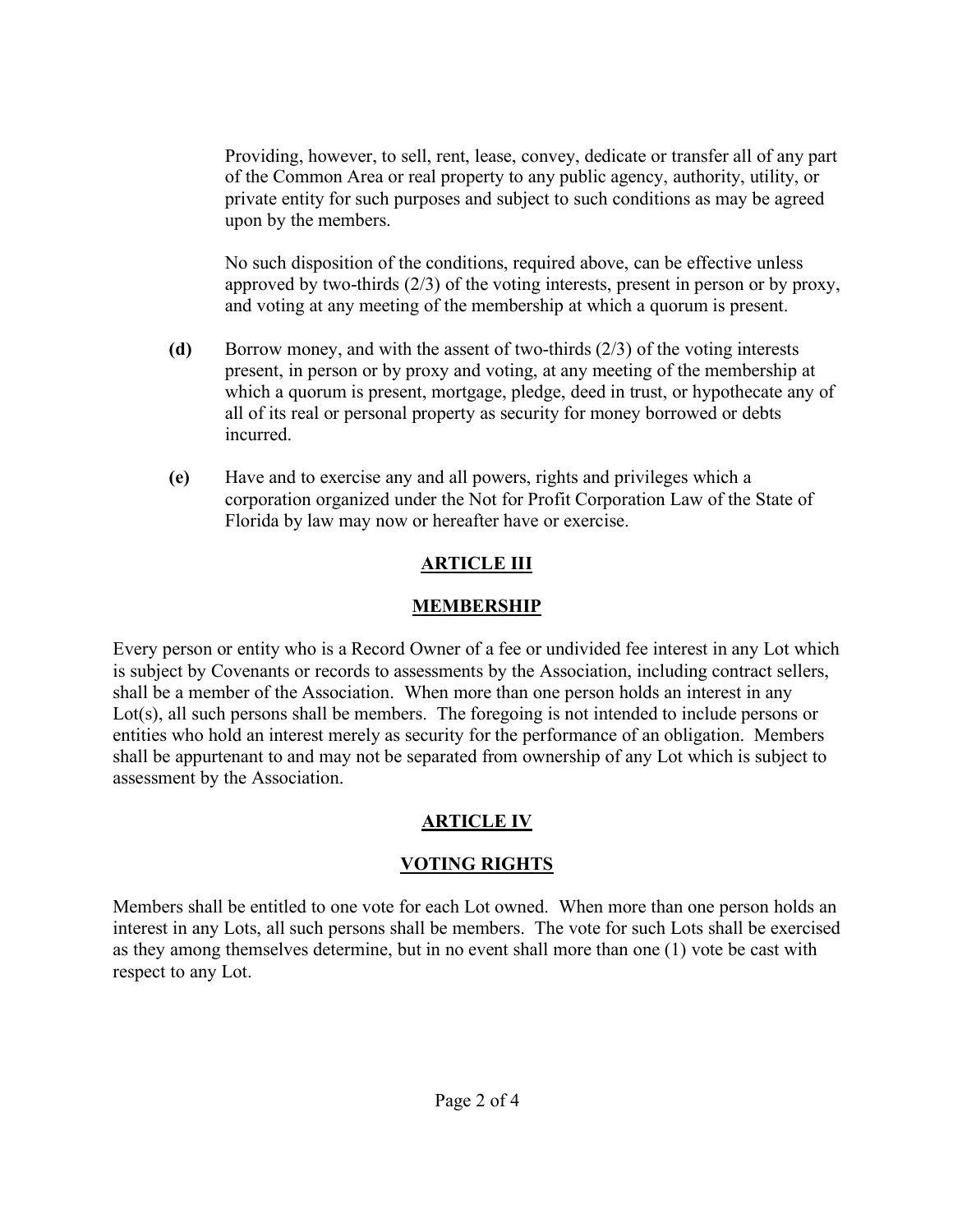## **ARTICLE V**

#### **BOARD OF DIRECTORS**

The affairs of this Association will be managed by a Board of not less than three (3), as prescribed by the By-Laws, however, there shall at all times be an odd number of Directors. All Directors shall be members of the Association.

- **(a)** TERM OF OFFICE: In all odd years, three (3) Directors shall be elected for a two-year (2) term and in even years, four (4) Directors shall be elected for a two-year (2) term.
- **(b)** TAKING OFFICE: All newly elected Directors shall take office on February 1st of the year elected.

## **ARTICLE VI**

#### **DISSOLUTION**

The Association may be dissolved with the consent given in writing and signed by not less than two-thirds (2/3) of the members. Upon dissolution of the Association, other than incident to a merger or consolidation, the Areas, all assets and all other properties owned by the Association or any proceeds from the disposition thereof shall be shared equally by the 206 Lot Owners.

## **ARTICLE VII**

## **DURATION**

The Corporation shall exist perpetually.

## **ARTICLE VIII**

#### **AMENDMENTS**

Amendments of these Articles shall require the consent of two-thirds (2/3) of the voting interests present, in person or by proxy, at any meeting of the membership at which a quorum is present, but no amendment shall be effective which is in contravention of the duties, responsibilities or obligations of the Association or the members as provided in the Declaration.

## **ARTICLE IX**

## **NOT FOR PROFIT STATUS**

In conformance with the requirements of Chapter 617 and/or Chapter 720, Florida Statutes, the Corporation shall issue no stock, and no dividend shall be paid and no part of the income of the